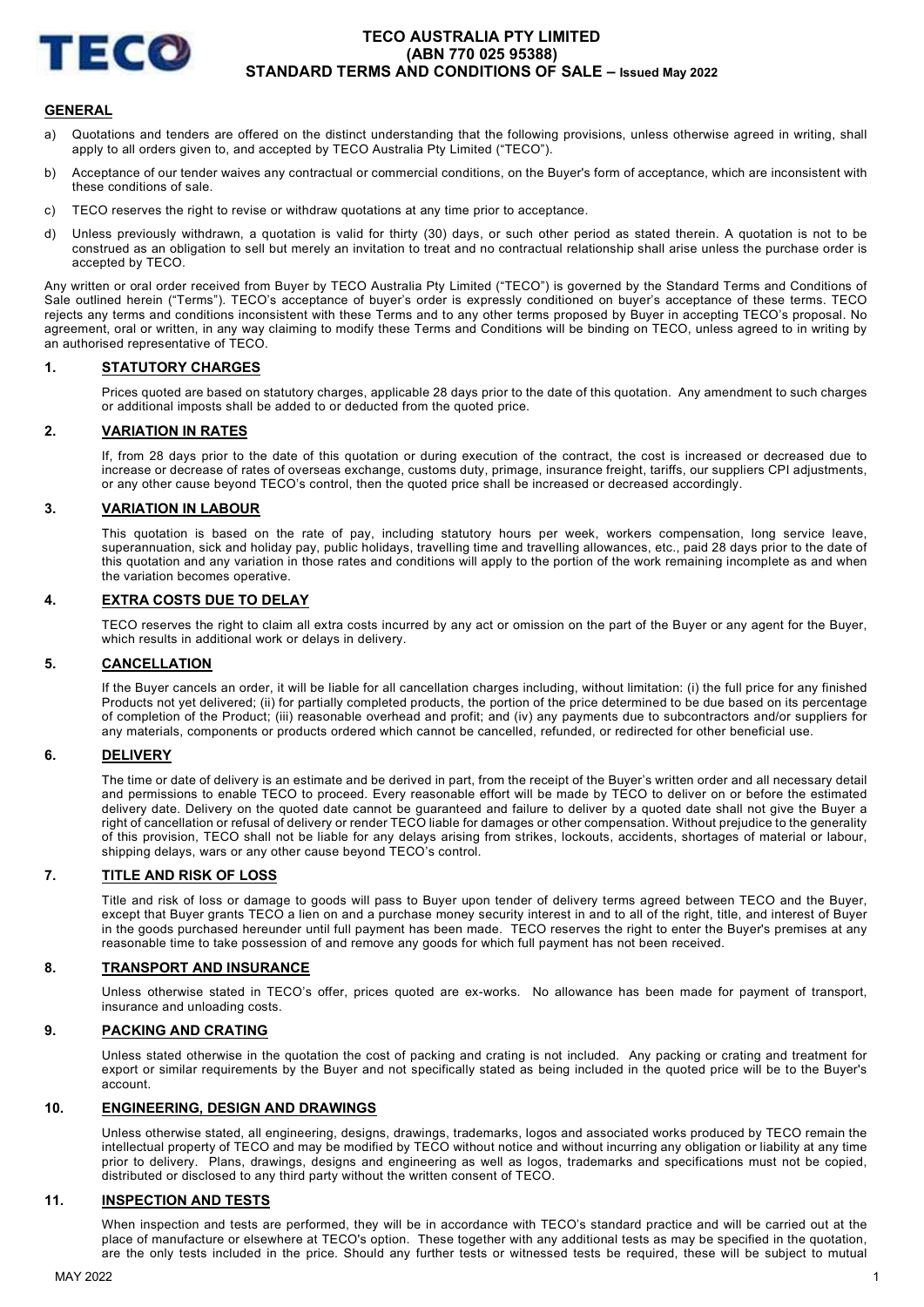

# TECO AUSTRALIA PTY LIMITED (ABN 770 025 95388) STANDARD TERMS AND CONDITIONS OF SALE – Issued May 2022

agreement and may incur additional costs to the contract price. After seven (7) days' notice that TECO is ready to carry out any witnessed tests required, such tests may proceed in the absence of the Buyer or their representative and shall be deemed to have been made in their presence.

### 12. WARRANTY

In lieu of any warranty implied by law and to the extent that no other special provisions are herein contained, TECO expressly guarantee to repair or replace at our option, ex-works, any part which, within a period not exceeding eighteen (18) months from the date of supply / twelve (12) months from date of commissioning (whichever is sooner) may prove defective through poor workmanship or material, provided that such defective parts are promptly returned freight paid, to TECO's premises, unless otherwise arranged. The part is to be supplied on the condition that TECO shall not be liable for any losses through stoppages, nor for any direct contingent, consequential or special damages arising from any such defect, admitted, proven or not. Material and equipment not of TECO's manufacture shall be covered by the warranty of its manufacturer only. Notification shall be given to TECO prior to returning such parts. TECO reserves the right to relinquish any warranty if the product has been modified or tampered with in any way.

For services, the warranty period is six (6) months from the date of installation, inclusive of transportation and installation costs if installed by TECO, or six (6) months from the date of delivery.

If goods, parts or services are nonconforming, Buyer must provide prompt written notice to TECO within the Warranty Period, and TECO will, at its option, correct such nonconformity by suitable repair or replacement to goods or part or correction to defective workmanship. If repair or replacement is not feasible, TECO will, at its option, refund the full purchase price for such goods, part or service.

TECO will have no responsibility to repair or replace defective goods, parts or service resulting from Buyer's failure to store, install, maintain, or operate the goods according to TECO's specific recommendations or in accordance with good industry practices. TECO will not be liable for any repairs, replacements or adjustments or any costs of labour performed by Buyer or any third-party without TECO's prior written approval. This warranty will not apply to any non-standard component which Buyer directs TECO to use or add to the goods. The effects or corrosion, erosion, deterioration occasioned by chemical and abrasive action or excessive heat, and normal wear and tear are specifically excluded from this warranty.

TECO makes no other warranty or representation of any kind, express or implied, except that of title, and all implied warranties or merchantability and fitness for a particular purpose are hereby disclaimed.

Correction of defects whether patent or latent, in the manner and for the duration of the Warranty Period, will constitute fulfillment of all TECO's liabilities for such defects with respect to or arising out of goods, parts, or services provided hereunder. Warranty work does not assure uninterrupted operation of goods.

# 13. PAYMENT

All orders are subject to credit approval by TECO. TECO may modify, suspend or withdraw any offered credit or terms at any time without notice. All invoices submitted to the Buyer to whom TECO has agreed to supply a credit facility shall be paid, in full, within thirty (30) Days Nett. Should payment not be made in accordance with TECO's terms and conditions, an additional weekly charge, based on bank overdraft interest charges, will be incurred by the Buyer.

For all other transactions, TECO requires payment in advance by Bank Transfer, or some forms of Credit Card.

All transactions made by credit card are subject to the following fees on the total nett price, including any freight, clearance fees, document charges etc and GST that may be part of the transaction: - Visa or Mastercard =1%.

TECO will not accept other forms of credit or third-party payments.

#### Disputed Invoices

If the Buyer disputes all or any portion of an invoice, it must first deliver written notice to TECO of the disputed amount and the basis for the dispute within twenty-one (21) days of receiving the invoice. Failure of the Buyer to notify TECO of any dispute constitutes a waiver of any claim. If the Buyer only disputes a portion of the invoice, it must pay the undisputed portion as per terms. Upon resolution of the dispute, the Buyer must pay the remaining value if any of the invoice, plus any accrued interest on the late payment.

### 14. PATENTS AND DESIGN RIGHTS

In the event of any claim or claims in respect of infringement of a Registered Design, Trademark, Copyright or Letters Patent, the specification of which is published prior to the date of the quotation and relating to any part of the equipment supplied by TECO (other than a part used on a design specified by the Buyer) TECO will at its sole discretion and expense, replace or modify such part with a non-infringing part or procure for the Buyer the right to use such a part provided TECO is given the full opportunity to conduct all negotiations in respect of such claims. In no event shall TECO incur any liability for losses arising from use or non-use of any infringing part.

The Buyer warrants that any design or instructions furnished or supplied shall not be such as to cause TECO to infringe any Letters Patent, Registered Design, Trademark or Copyright in the execution of the order.

The patent and design rights held by TECO and relating to equipment offered or supplied by TECO shall remain the absolute property of TECO. The designs and drawings, logos and trademarks of TECO shall not be reproduced or disclosed without written consent. The Buyer will not, without TECO's previous written consent, copy or otherwise reproduce or allow others to copy or otherwise reproduce, any drawings, equipment or part thereof supplied by TECO.

### 15. BANKRUPTCY, LIQUIDATION AND DEFAULT

If the Buyer defaults in the due observance or performance of any or all its obligations under the contract or:

- i. being a person, dies or becomes bankrupt;
- ii. being a company, takes or shall take against it, any action for the winding up of that company or the placing of that company under official management or receivership other than for purposes of restructure then TECO, at his option and without prejudice to any other rights under the contract or at law, shall give notice in writing to the Buyer and after fourteen days from such notice may, unless otherwise provided by law:
	- a) determine the contract and/or suspend manufacture or delivery of any equipment then outstanding;